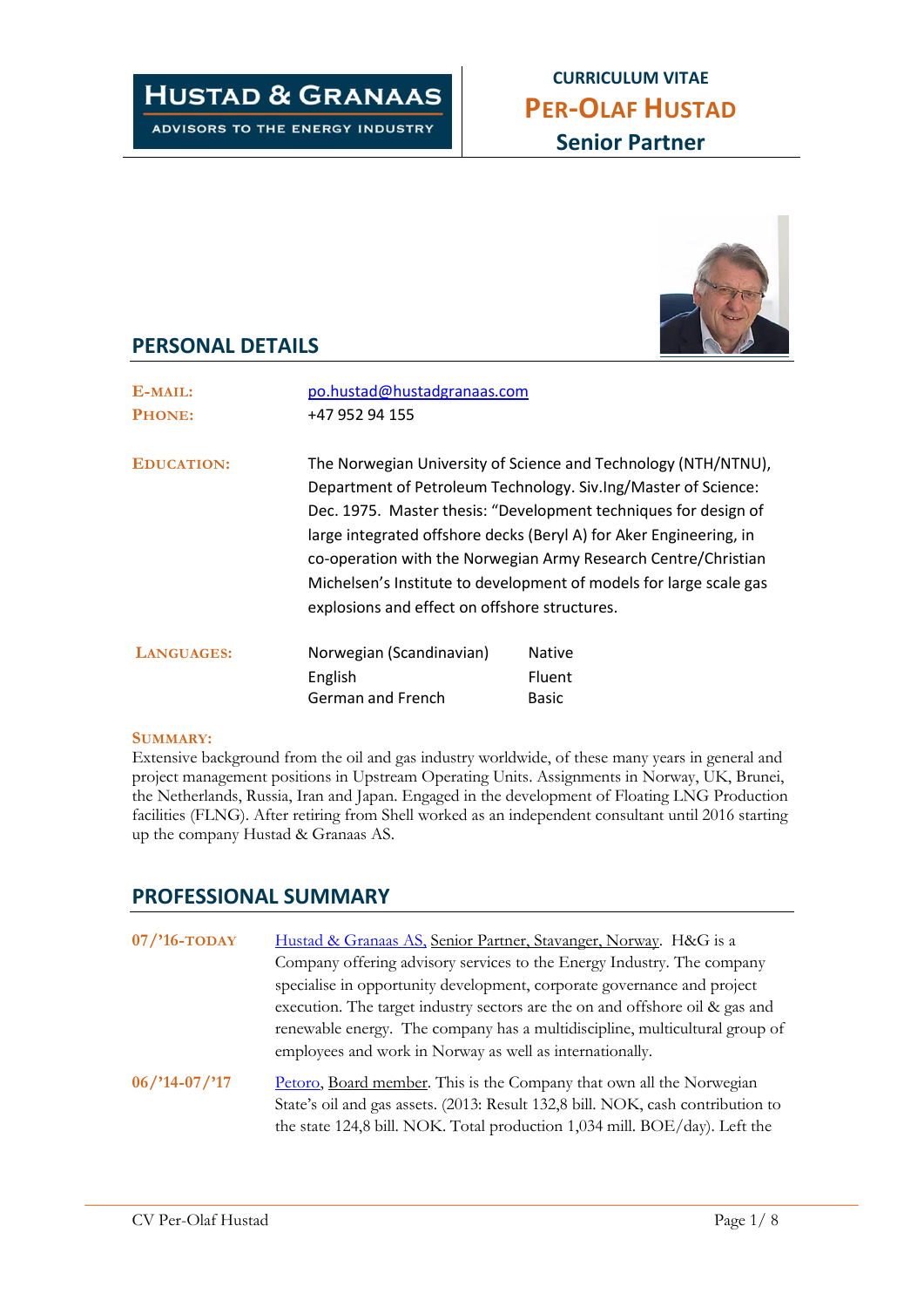position owing to potential conflict of interest with Hustad & Granaas AS business.

- **09/'13-07/'16** [AS Norske Shell,](https://www.shell.no/) Consultant, Stavanger, Norway. Tasks were review of internal organisational and procedural problem areas, develop and implement improvements as well as lead negotiations between Shell and major contractors to solve contractual issues.
- **05/'13-07/'15** [Nobu Group AS](http://thenobugroup.com/home.html) Chairman of the Board, Narvik, Norway. Partly working directly to improve the business of this Company. The Group owns Promet AS in Stavanger and NTS in Dubai/Saudi Arabia. It was also the owner of the now closed Habu Technology AS in Narvik. The Group produces and repairs high tech machined parts mainly for the oil and gas industry. The Group has a broad range of manufacturing activities for a very demanding market. Typical clients are FMC Subsea, Schlumberger, Halliburton, Roxar etc.
- **09/'12-07/'13** [Gasnor,](https://gasnor.no/en/) Integration Manager. After retirement from Shell started as a consultant with own company. Integration Manager for Gasnor, working for Shell. Shell acquired in July 2012 the LNG Company Gasnor, this as part of Shell's strategy to develop LNG as a fuel for industrial and marine use. Gasnor is a pioneer company in this business, and with 50 employees it was a challenge to introduce Shell governance systems, policies and standards without disturbing the successful business model the company had. My job was to introduce what was necessary from Shell and convert Gasnor's own model into a setup that Shell could accept. Gasnor will be used to develop the European market for downstream LNG- i.e. producing, distributing and marketing LNG as a fuel to the end user. The end users are shipping companies and energy consuming industries.
- **01/'10-09/'12** [AS Norske Shell,](https://www.shell.no/) Upstream Director, Stavanger, Norway. This covered responsibility to co-ordinate all Shell's activities linked to exploration, development and production of oil and gas in Norway. In addition to the NOV fields I continued to be responsible for, this also covered the operated activities like exploration, drilling and production from Draugen and Ormen Lange fields which are operated by Shell as well as managing Shell's interest in Gassled/Polarled. Part of the role was to be in Shells management team for Europe as Europe was managed as one large regional operating unit in Shell.

**01/'10-12/'10** [AS Norske Shell,](https://www.shell.no/) Manager for Shell Ventures, Stavanger, Norway. Manager for Shell Ventures operated by others in Norway (NOV), part of Shell's Upstream International Europe organisation. This role was to act as shareholder representative for all Shell assets not directly operated by Shell in Norway. These assets contributed approx. 50 % of Shell's production in the country and included gas fields like Troll, gas pipeline and processing infrastructure to the continent and UK, onshore processing plants and terminals (Kårstø, Kollsnes, Emden, Dunkirk). Each of the assets had an asset lead reporting in my organisation acting as board representatives in management and technical committees. The portfolio also included the large-scale Carbon Cleansing test centre at Mongstad refinery (TCM) and board member in Rogaland Gas Test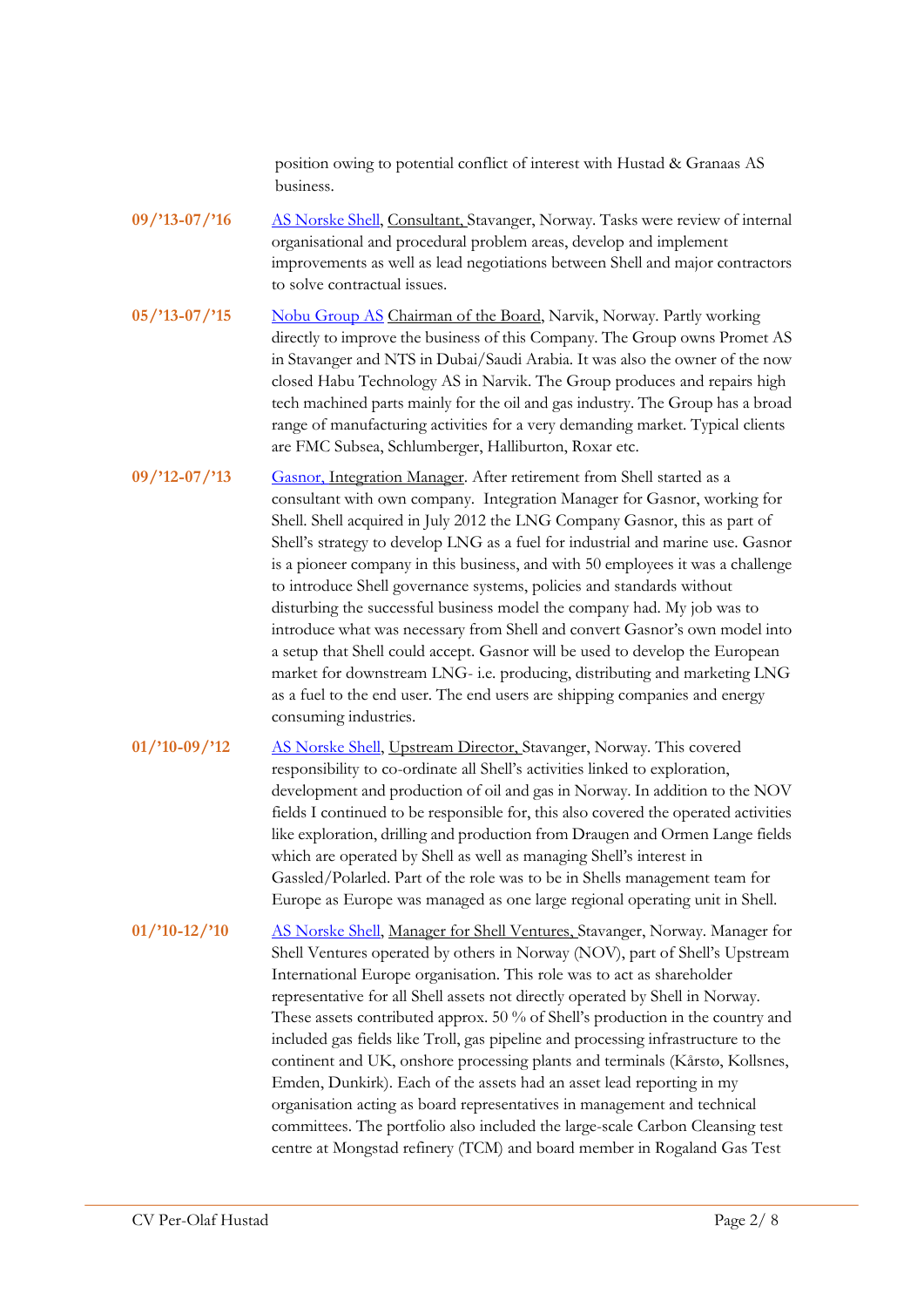|                 | Centre (RGC) and Shell Technology Norway (STN). In addition, I was a<br>member of the senior management team for Corporate AS Norske Shell.                                                                                                                                                                                                                                                                                                                                                                                                                                                                                                                                                                                                                                                                                                                                                                                                                                                                                                                                                                     |
|-----------------|-----------------------------------------------------------------------------------------------------------------------------------------------------------------------------------------------------------------------------------------------------------------------------------------------------------------------------------------------------------------------------------------------------------------------------------------------------------------------------------------------------------------------------------------------------------------------------------------------------------------------------------------------------------------------------------------------------------------------------------------------------------------------------------------------------------------------------------------------------------------------------------------------------------------------------------------------------------------------------------------------------------------------------------------------------------------------------------------------------------------|
| $03/09 - 12/09$ | Shell Global Solutions, Technical Lead FLNG. Worked again full time in<br>Global Solutions Project department. My job as Project Director for the<br>gFLNG (later Prelude) was in my absence taken over by another person and I<br>got the technical lead job to take the next FLNG forward. This involved<br>developing Shell's FLNG for the Sunrise field in Australia/Timor Este waters.<br>Following a due diligence period with the operator Woodside and the partners<br>Conoco Phillips and Osaka Gas the venture selected the FLNG proposal as the<br>development concept. This later stopped owing to other issues of national<br>political nature.                                                                                                                                                                                                                                                                                                                                                                                                                                                    |
| $06/98 - 02/99$ | Worked part time, mostly from home while assisting my wife who got seriously<br>ill with cancer. I did this until she died Feb.2009. I left my job as gFLNG<br>Project Director owing to this situation.                                                                                                                                                                                                                                                                                                                                                                                                                                                                                                                                                                                                                                                                                                                                                                                                                                                                                                        |
| $10/97 - 06/98$ | Shell gFLNG (Prelude), Project Director. Led the work through the BDP<br>(select) phase; developed Contract strategy, pre-qualified Contractors and<br>prepared tender for a combined FEED and Execution Contract. (Novel to<br>Shell type Contract- based on rates/productivity factors and conversion to<br>Lump Sum). The gFLNG (Prelude) is a large floating facility with facilities to<br>produce, process, liquefy, store and offload natural gas. The vessel was then the<br>largest ship structure ever built.                                                                                                                                                                                                                                                                                                                                                                                                                                                                                                                                                                                         |
| $11/05 - 09/07$ | Shell GSI Persian LNG Project, Project Director. This project covered the<br>development of an electrically powered LNG plant to be constructed in<br>Tombak, Iran. The project included a 1250 MW combined cycle electric power<br>plant driving two 8.1 mill. Ton/year (total 16.2 ) LNG refrigeration trains. The<br>initial project covered 2 trains, with extension possibilities for up to 6 similar<br>LNG trains. A contractual framework and execution plan for implementation<br>was developed as part of the FEED work, but deferred owing to the<br>international political situation with Iran.                                                                                                                                                                                                                                                                                                                                                                                                                                                                                                    |
| $04/25 - 11/25$ | Shell Global Solutions, Project Executive - Gas. This directorate had the<br>responsibility for Project Management, execution and governance for all Shell's<br>midstream (LNG), downstream and chemical Capital projects above 10 mill.<br>USD. The portfolio for this position covered new LNG plants in northern<br>Africa/Iran and Russia as well as new energy solutions such as a windmill park<br>in the Netherlands. The key part of the work was related to the<br>technical/commercial management of a feasibility study to develop the<br>Shtokman field in the Russian Barents Sea. In this role I was responsible for an<br>integrated study (from reservoir to LNG shipping) with a very large land-based<br>LNG plant linked to the Shtokman field with a 600 km subsea pipeline system.<br>Key challenges were the frequent occurrence of large icebergs in the region, the<br>water depth and the distance to shore from the field. The work was a<br>development under JSA and MOU agreements between Shell and the resource<br>holder Sevmorneftegas and Gazprom. The work included numerous |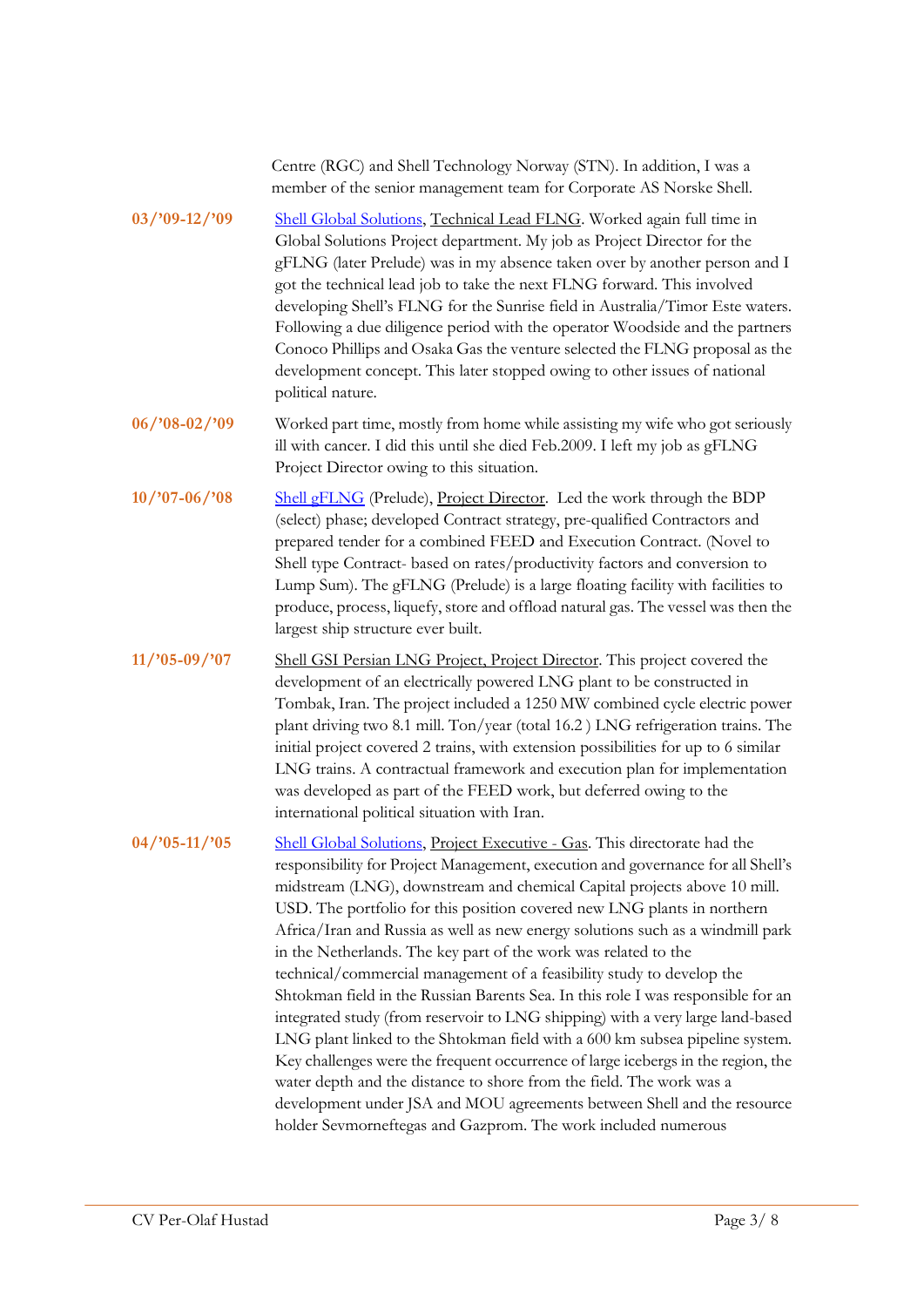interactions with the resource holders as well as other Russian interest parties (authorities, Contractors).

**08/'04-04/'05** [Sakhalin Energy Investment Company,](http://www.sakhalinenergy.ru/en/index.wbp) Technical lead for the feasibility study for expansion of the Sakhalin development with a 3rd. LNG Train. The study covered the full Project chain from the reservoir through all onshore processing facilities, pipelines and the 3rd. liquefaction train. The work was done for Sakhalin Energy. This work was concluded with the VAR 2 in March 05. (Value Assurance Review- taking into account all parameters within Technical, Economic, Commercial, Organisational and Political areas-TECOP)

**01/'02-08/'04** [Sakhalin Energy Investment Company,](http://www.sakhalinenergy.ru/en/index.wbp) Offshore Projects Manager. Responsible for developing contract strategy, the tenders, selecting Contractors and well into execution of all the offshore related facilities for the Phase 2 development. This included two concrete gravity base structures built north of Vladivostok (Port Vostochny), two large platform decks built in Korea, offshore pipelines and cables for Sakhalin and a Tanker Loading Unit. Upgrading the existing Molikpaq production platform for year-round production was also added in during 2003. All offshore designs were specific for harsh environments with ice, low temperatures and high seismic activity. The technology required were outside existing industry benchmarks and experience generally available in the industry.

> Approval for construction from the Russian authorities was a major task, and stakeholder management was a key success factor for the project.

**09/'00-01/'02** [Sakhalin Energy Investment Company,](http://www.sakhalinenergy.ru/en/index.wbp) Development Manager. Member of the Management Team.

> Responsible for the takeover of the Project from Marathon in Houston and transferring all Project activities to Rijswijk NL. At the same time developed and resourced the project organization for execution as well as executing the front-end design for all the Sakhalin Energy Phase 2 facilities.

This was a major undertaking involving technical, organizational, field development (subsurface) as well as key stakeholder relationships. The Project venture was the biggest undertaken by Shell for 30 years and included entry into Russia on a large scale. Laying the foundation for execution, including developing and obtaining approval for the Contract strategy for the total venture was a major task that I was the prime responsible party for. The Contract strategy development was heavily influenced by the lenders requirements to obtain large-scale full recourse Project financing for this Russian venture, as well as Japanese JV partners specific requirements for LS type Contracts. Further Russian authorities and their aspirations as well as legal issues linked to Russian execution had to be considered.

The key learning from this period is acquisition and the importance of rapid development of a network with key stakeholders in a new area like Russia combined with internal processes to maintain a commercial attractive venture.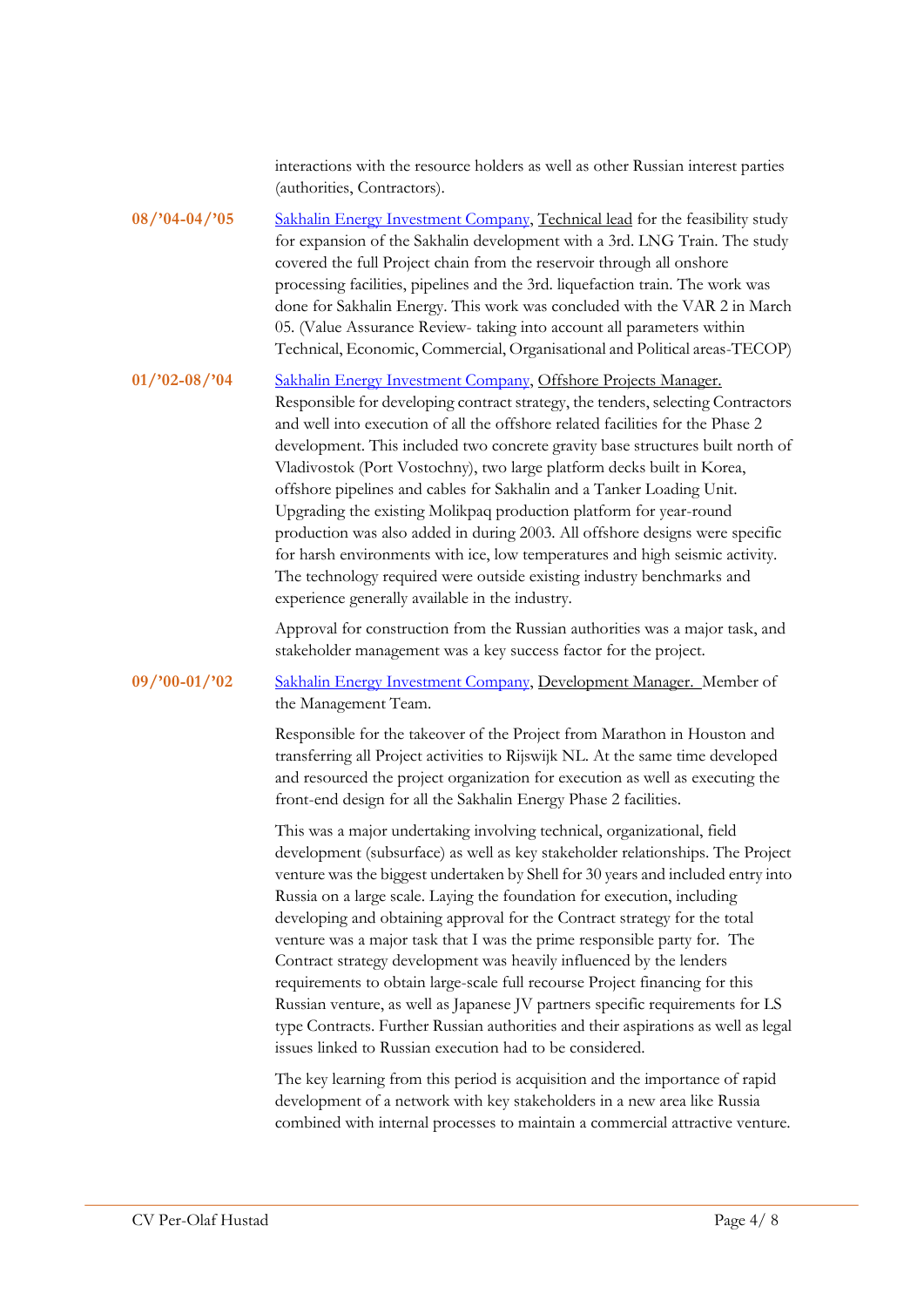## **07/'99-09/'00** [AS Norske Shell,](https://www.shell.no/) Manager of Assets Operated by Others, Vice EP-Director, A/S Norske Shell Management Team. (NSEP). Responsible for all Norske Shell's non-operated ventures in the reorganized asset based NSEP. These ventures provided 70 % of NSEP's income as well as expenditure. This included the pipeline infrastructure (Gassled) and the most important activity was Ormen Lange- a large deepwater gas discovery in the appraisal phase. Key challenge was to influence stakeholders to protect and enhance Shell's interest and create a long-term business platform for Shell as an operator. This work was highly successful, increasing Shell's total share through allocation of additional acreage as well as obtaining Operator position for Shell in the operating phase of the development. A key target was to position Shell as a key player in the Norwegian gas market, which was achieved.

- Deputy to CEO David Loughman for EP- matters which involved much contact with authorities (political, ministry and administrative levels), partners, contractors, suppliers as well as public. Process owner for the business processes industry relations and field development. Sponsor for management of assets and the skill management processes across the company.
- Participating in a small special task force negotiating a merger/acquisition of another Norwegian Oil Company working from London.
- Representing Shell in external fora such as the Norwegian Operators Association, DEMO 2000- a Government sponsored technology development program and a trust for university level technical education in Norway.
- Key learning was development of strategies for value improvement and continued growth of the business as well as further development of business and people management skills.

#### **04/'96-07/'99** [AS Norske Shell,](https://www.shell.no/) Technical Director, Norske Shell EP Management Team

Responsible for field engineering, petroleum engineering, project management, IT, well engineering, drilling, and technology development in Norske Shell. In addition, responsible for non-operated assets Statfjord and a number of other smaller production licenses. A special task was to develop an asset-based organization for NSEP that was introduced.

Key learning was management of business and stakeholders in a competitive market through membership in NSEP/Norske Shell's management team, as well as further development of management skills with technical and people related matters.

## **12/'93-04/'96** [AS Norske Shell,](https://www.shell.no/) Organisation Manager NSEP/Assisting HR Director. Norske Shell Management Team (incl. Downstream/marketing/refinery/ chemicals)

In NSEP responsible for HR, health (including Company doctors and nurses, also offshore), safety and environmental functions, internal audit and review, administration and property management. (Offices, houses, base facilities). In the downstream area responsible for organizational change and functional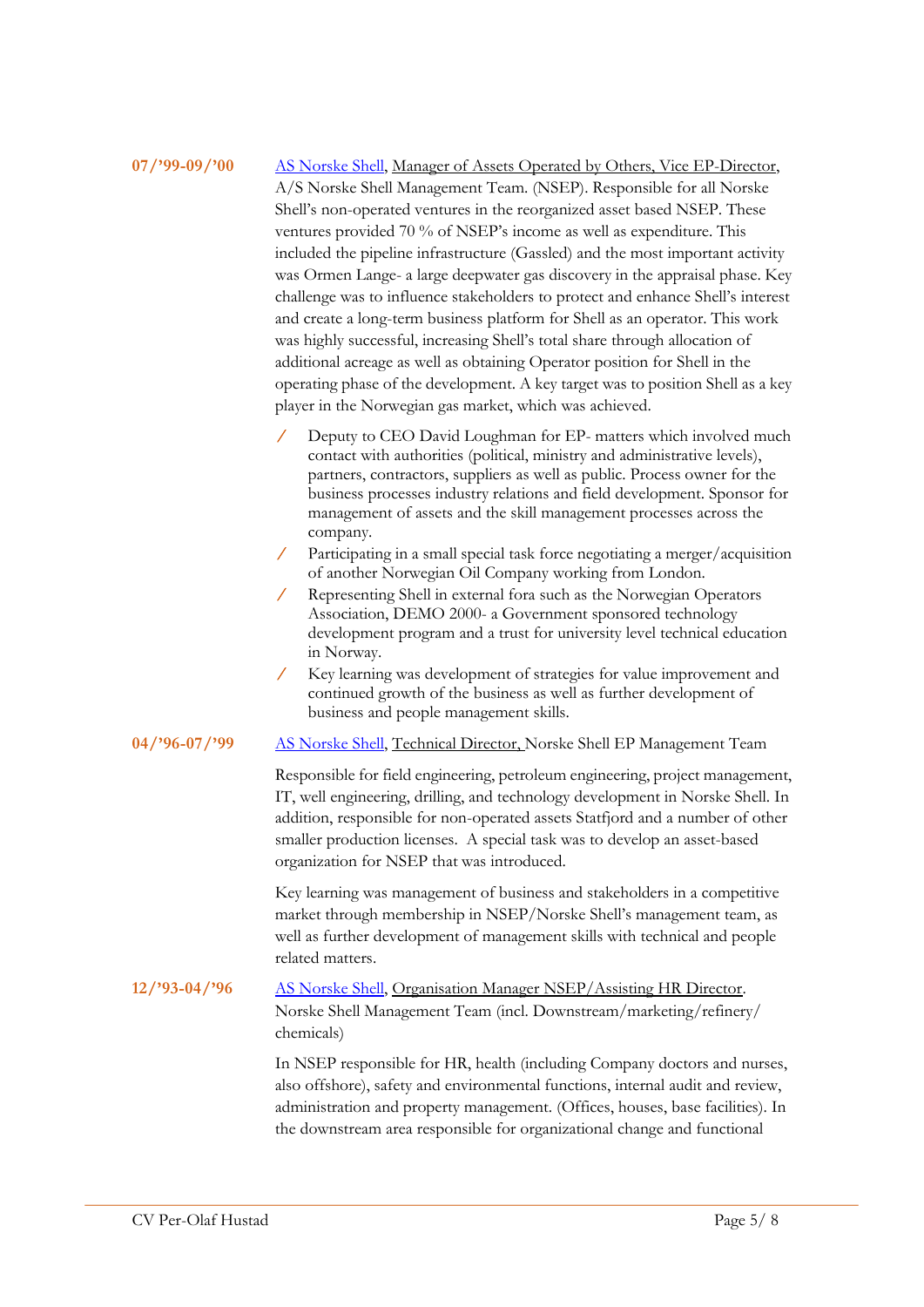responsible for HSE management across up and downstream activities. Follow up of Troll Project completion and de-manning from NSEP.

In this period a major management of change learning and experience was obtained, as responsible for a 40 % down manning and reorganization of the EP Company.

#### **06/'92-12/'93** [AS Norske Shell,](https://www.shell.no/) Installation and Completion Manager, Draugen Project.

Project responsible for tow-out, installation, offshore completion, commissioning and start up/handover of all the Draugen field facilities (GBS in 250 m water, 19000 t. PDQ deck, two subsea manifolds and 3 satellite subsea wells with flexible flowline tie-ins, floating loading platform and dual export lines). This included establishing Project support facilities in the greenfield area of mid Norway. Based in Kristiansund.

Key learning was management of a large integrated offshore Project with multiple functions a several stakeholders. The greenfield nature of the Project lead to high public profile, both in Kristiansund as well as with fishing interests offshore which was part of the job responsibility.

### **06/'86-05/'92** [AS Norske Shell,](https://www.shell.no/) Project Manager, Subsea and Loading Systems, Draugen Project. From the initiation of the Project in 1986, when I was a member of the team developing the Field Development Plan for Draugen, I continued with responsibility of front end engineering, detailed design and construction/installation of all the non-platform based facilities (subsea, flowlines, pipelines and offshore loading incl. Tankers). The Draugen floating loading buoy developed with SBM as designer and Aker as a fabricator in a JV was a key learning, a complex Contractual situation including technical challenges like prototype large scale flexible risers that had to be technically qualified as part of the project. This included development and installation of the first subsea multiphase pumping unit (SMUBS). Major Project Management, contracting strategy, tendering, people management and project management were key learning in this period.

**1981-1986** [Brunei Shell Petroleum Bhd. \(BSP\),](https://www.bsp.com.bn/main/default.aspx) Field Engineer, A period with hands on direct exposure to EP work in a period with hectic development of new oil and gas fields to keep the production level up. 16 platforms were installed in the period 81/82. I was responsible for a number of new developments as well as brown-field refurbishment work. The first period of 1 ½ year I was responsible for fabrication in BSP's own yard as well as Offshore installation. This also included transportation and installation of two deepwater (100m+) platforms built in Japan (Gannet). Later I worked for 1 ½ year as area responsible Project Engineer- covering all Projects in the Champion Area. The last period of 1 ½ year I was design engineer, responsible for all detailed design of gas facilities for Ampa, Fairley and Gannet fields. This included change out of gas drying facilities on the gas processing platforms and a full design of facilities for the Gannet field. Developed a guideline for BSP Well Production Facility Design to reduce time required from well completion to production.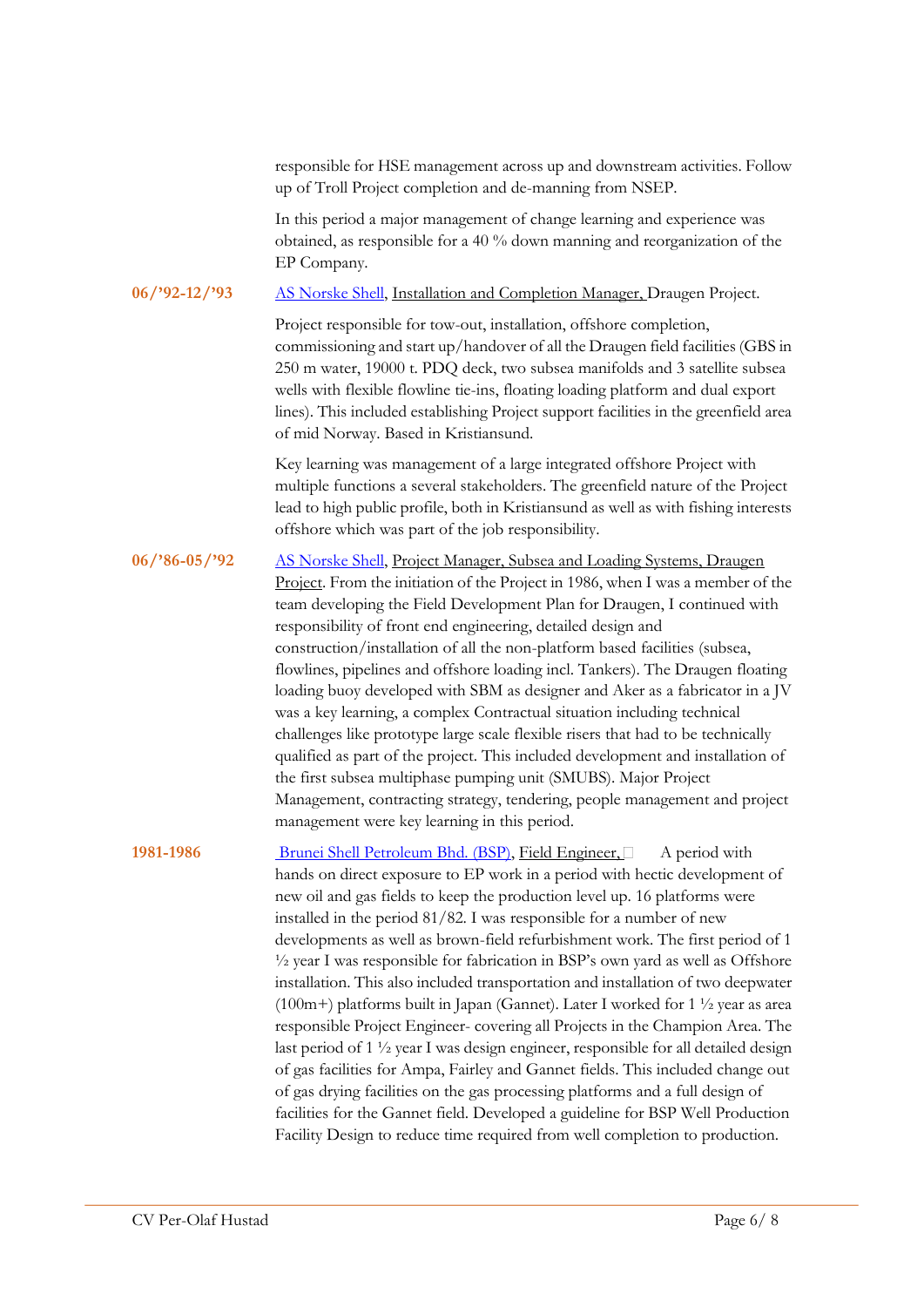|           | Key learning in this period was a deep hands-on experience with all facets of<br>field engineering and Project Management. Although the facilities were<br>significantly simpler than the North Sea type developments- the basic<br>principles and problem areas are the same.                                                                                                                                                                                                                                                                                                                                                                                                                  |
|-----------|-------------------------------------------------------------------------------------------------------------------------------------------------------------------------------------------------------------------------------------------------------------------------------------------------------------------------------------------------------------------------------------------------------------------------------------------------------------------------------------------------------------------------------------------------------------------------------------------------------------------------------------------------------------------------------------------------|
| 1981      | Well Site Petroleum Engineer, Shell Expro, Aberdeen and Lowestoft                                                                                                                                                                                                                                                                                                                                                                                                                                                                                                                                                                                                                               |
|           | Working Offshore on both Jack Up and floater drilling in exploration as well as<br>infill drilling on Leman E gas platform.                                                                                                                                                                                                                                                                                                                                                                                                                                                                                                                                                                     |
| 1980-1981 | AS Norske Shell, Wellsite Petroleum Engineer. Worked Offshore, usually as<br>the only Shell representative, on drilling and testing of the first 6 wells on the<br>Troll field. At the time the world's most complex offshore test completions<br>were run and testing of the productivity more than 100 000 msfc/d was<br>achieved in 350 m of water. Was responsible for testing and development of<br>techniques for manned intervention in 350 m of water using atmospheric<br>diving techniques with specialized tools.                                                                                                                                                                    |
|           | Key learning was offshore working conditions, deepwater operation and<br>drilling/completion techniques.                                                                                                                                                                                                                                                                                                                                                                                                                                                                                                                                                                                        |
| 1976-1979 | Statoil and Mobil Project Engineer. Major Projects, Statoil and Mobil<br>(seconded from Statoil) (Statfjord A, B and C) Worked most of the time in<br>Mobil's Project organisation as Project Engineer. Key responsibility was layout<br>and loss prevention engineering (fire and gas systems, shutdown systems,<br>HVAC, rescue, evacuation and risk analysis). The 3 Statfjord platforms were<br>state of the art at the time, but also a significant challenge for Project<br>Management systems that was not able to handle such a high number of<br>concurrent activities. Responsible for a large risk analysis (10 man-years) for<br>Statfjord A to prove fit for purpose for start-up. |
|           | Major learning was organization of work, offshore platform engineering and<br>teamwork.                                                                                                                                                                                                                                                                                                                                                                                                                                                                                                                                                                                                         |
|           | In periods I worked in Statoil's base organization developing management                                                                                                                                                                                                                                                                                                                                                                                                                                                                                                                                                                                                                        |

systems and standards for this at the time new Company.

# **TRAINING RECEIVED**

#### **SHELL TRAINING:**

| <b>IV Governance Training-Shell Group Learning</b>                   |
|----------------------------------------------------------------------|
| Shell Project Academy- Level 4 Course (Project Director level)/event |
| Shell Group Leadership Development, 1 week, INSEAD/France            |
| Shell Group Leadership Workshop, 1 week, Green Park, NL              |
|                                                                      |